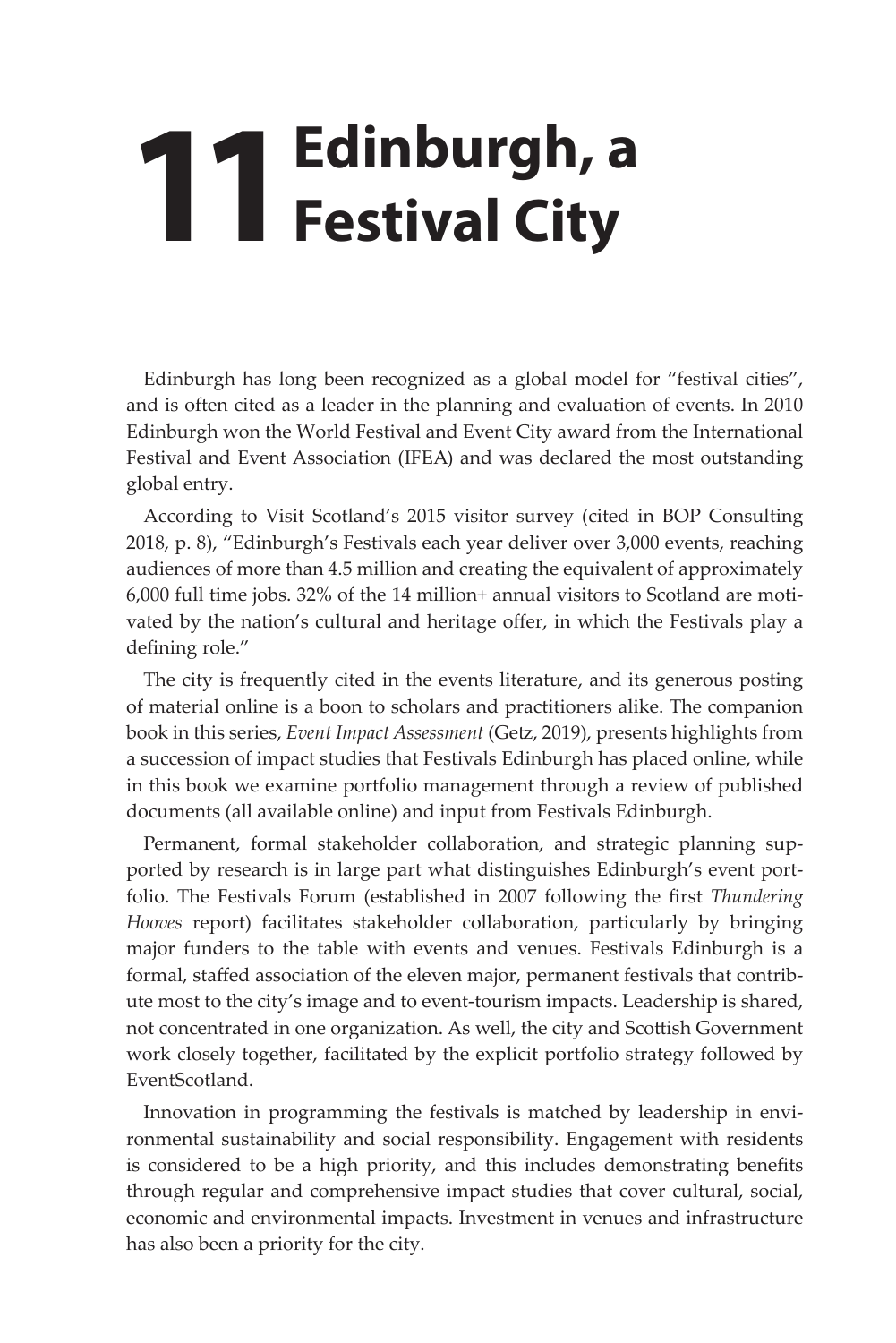The success of Edinburgh illustrates several important points for event portfolio creation, management, and strategy:

- Edinburgh and Scotland demonstrate that portfolio management is being implemented at three levels: nation, city, and festival programming; the Edinburgh arrangements have been referred to as a 'festival ecosystem'.
- The 11 major Edinburgh festivals have a formal organization and can be considered a managed portfolio.
- Integration of vision, policy, strategy and funding between festivals, city and national agencies works well in Scotland; there are common goals and integrated actions.
- Collaboration of key stakeholders is both formal and informal; networking procedures are well established.
- Strategic planning and research have facilitated innovation and competitiveness.
- Synergies are fostered with regard to achieving desired benefits in the fields of branding, communications, financing, venues and the engagement of residents.

## **Festivals Edinburgh 156 Event Portfolio Management**

The formal organization Festivals Edinburgh can be considered the focal organization from a portfolio perspective. Few cities have this level of institutionalized collaboration among festivals or events, complete with full-time and part-time staff. It is noteworthy that the initiative to form Festivals Edinburgh was taken by the festivals themselves rather than the city. Figure 11.1 describes this organisation's mission, objectives, priorities, governance and 'insight'.



**Figure 11.1:** Festivals Edinburgh. Source: edinburghfestivalcity.com.